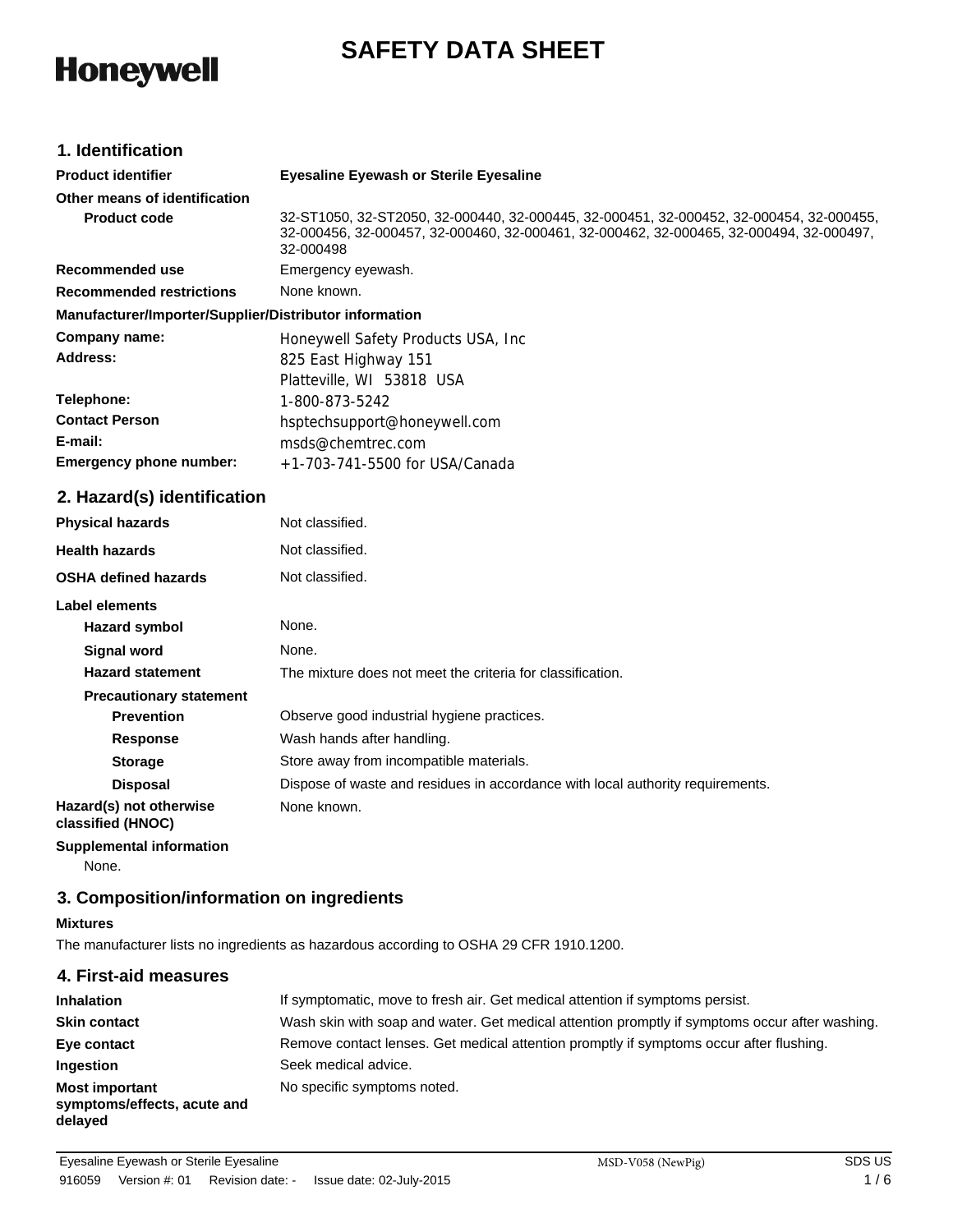| Indication of immediate<br>medical attention and special<br>treatment needed     | Treat symptomatically.                                                                                                                                                  |
|----------------------------------------------------------------------------------|-------------------------------------------------------------------------------------------------------------------------------------------------------------------------|
| <b>General information</b>                                                       | In the case of accident or if you feel unwell, seek medical advice immediately (show the label<br>where possible).                                                      |
| 5. Fire-fighting measures                                                        |                                                                                                                                                                         |
| Suitable extinguishing media                                                     | Water. Water fog. Foam. Dry chemical powder. Carbon dioxide (CO2).                                                                                                      |
| Unsuitable extinguishing<br>media                                                | No restrictions known.                                                                                                                                                  |
| <b>Specific hazards arising from</b><br>the chemical                             | None.                                                                                                                                                                   |
| <b>Special protective equipment</b><br>and precautions for firefighters          | Self-contained breathing apparatus and full protective clothing must be worn in case of fire.                                                                           |
| Fire fighting<br>equipment/instructions                                          | None.                                                                                                                                                                   |
| General fire hazards                                                             | No unusual fire or explosion hazards noted.                                                                                                                             |
| 6. Accidental release measures                                                   |                                                                                                                                                                         |
| <b>Personal precautions,</b><br>protective equipment and<br>emergency procedures | For industrial use, wear appropriate personal protective equipment (See Section 8).                                                                                     |
| <b>Methods and materials for</b><br>containment and cleaning up                  | Stop leak if you can do so safely. Absorb spill with appropriate sand, clay or other inert sorbent<br>material, then place in appropriate waste container.              |
|                                                                                  | Large Spills: Flush area with water. Treat runoff per applicable environmental regulations<br>pertaining to drains, water courses and ground water, diking if required. |
| <b>Environmental precautions</b>                                                 | Treat discharge into drains, water courses or onto the ground according to applicable regulations.                                                                      |
| 7. Handling and storage                                                          |                                                                                                                                                                         |
| <b>Precautions for safe handling</b>                                             | Observe good industrial hygiene practices. Avoid inhalation of vapors and contact with skin and<br>eyes.                                                                |
| Conditions for safe storage,<br>including any incompatibilities                  | Keep container closed. Store away from incompatible materials. Do not allow material to freeze.<br>Keep at temperature not exceeding 43°C / 110°F.                      |
| 8. Exposure controls/personal protection                                         |                                                                                                                                                                         |
|                                                                                  | <b>Occupational exposure limits</b> No exposure limits noted for ingredient(s).                                                                                         |
| <b>Biological limit values</b>                                                   | No biological exposure limits noted for the ingredient(s).                                                                                                              |
| <b>Exposure guidelines</b>                                                       | No exposure standards allocated.                                                                                                                                        |
| Appropriate engineering<br>controls                                              | Not required.                                                                                                                                                           |
|                                                                                  | Individual protection measures, such as personal protective equipment                                                                                                   |
| <b>Eye/face protection</b>                                                       | None under normal conditions.                                                                                                                                           |
| <b>Skin protection</b><br><b>Hand protection</b>                                 | Chemical resistant gloves are recommended.                                                                                                                              |
| Other                                                                            | None under normal working conditions.                                                                                                                                   |
| <b>Respiratory protection</b>                                                    | Not normally needed.                                                                                                                                                    |
| <b>Thermal hazards</b>                                                           | Wear appropriate thermal protective clothing, when necessary.                                                                                                           |
| General hygiene<br>considerations                                                | Always observe good personal hygiene measures, such as washing after handling the material<br>and before eating, drinking, and/or smoking.                              |
| 9. Physical and chemical properties                                              |                                                                                                                                                                         |
| Appearance                                                                       | Colorless liquid.                                                                                                                                                       |
| <b>Physical state</b>                                                            | Liquid.                                                                                                                                                                 |
| Form                                                                             | Liquid.                                                                                                                                                                 |
| Color                                                                            | Colorless.                                                                                                                                                              |

**Odor** No discernable odor. **Odor threshold** Not available.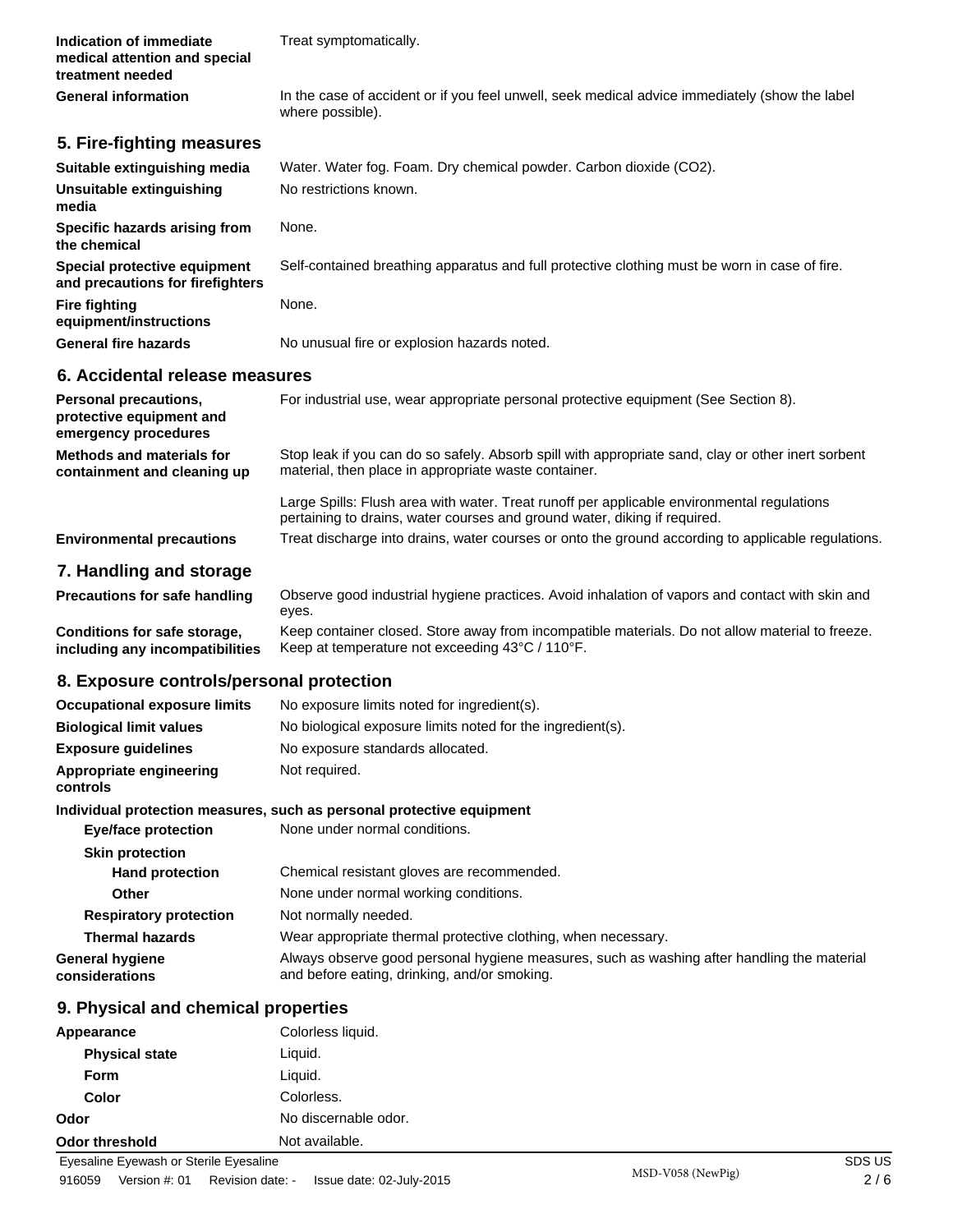| рH                                                | $6.9 - 7.4$                                 |
|---------------------------------------------------|---------------------------------------------|
| <b>Melting point/freezing point</b>               | Not available.                              |
| Initial boiling point and boiling<br>range        | 200 °F (93.33 °C)                           |
| <b>Flash point</b>                                | Not available.                              |
| <b>Evaporation rate</b>                           | Not available.                              |
| <b>Flammability (solid, gas)</b>                  | Not available.                              |
| Upper/lower flammability or explosive limits      |                                             |
| <b>Flammability limit - lower</b><br>(%)          | Not available.                              |
| <b>Flammability limit - upper</b><br>(%)          | Not available.                              |
| Explosive limit - lower (%)                       | Not available.                              |
| Explosive limit - upper (%)                       | Not available.                              |
| Vapor pressure                                    | 760 mm Hg                                   |
| Vapor density                                     | Not available.                              |
| <b>Relative density</b>                           | 1                                           |
| Solubility(ies)                                   |                                             |
| <b>Solubility (water)</b>                         | Completely soluble in water.                |
| <b>Partition coefficient</b><br>(n-octanol/water) | Not available.                              |
| <b>Auto-ignition temperature</b>                  | Not available.                              |
| <b>Decomposition temperature</b>                  | Not available.                              |
| <b>Viscosity</b>                                  | Not available.                              |
| 10. Stability and reactivity                      |                                             |
| <b>Reactivity</b>                                 | Stable at normal conditions.                |
| <b>Chemical stability</b>                         | Material is stable under normal conditions. |
| <b>Possibility of hazardous</b>                   | Hazardous polymerization does not occur.    |

| reactions                                  |                                                                       |
|--------------------------------------------|-----------------------------------------------------------------------|
| <b>Conditions to avoid</b>                 | Contact with incompatible materials. Freezing. Elevated temperatures. |
| Incompatible materials                     | None.                                                                 |
| <b>Hazardous decomposition</b><br>products | No hazardous decomposition products are known.                        |

## **11. Toxicological information**

## **Information on likely routes of exposure**

| <b>Inhalation</b>                                                                  | Under normal conditions of intended use, this material is not expected to be an inhalation hazard. |  |
|------------------------------------------------------------------------------------|----------------------------------------------------------------------------------------------------|--|
| <b>Skin contact</b>                                                                | Prolonged or repeated contact may dry skin and cause irritation.                                   |  |
| Eye contact                                                                        | May cause temporary eye irritation.                                                                |  |
| Ingestion                                                                          | No harmful effects expected in amounts likely to be ingested by accident.                          |  |
| Symptoms related to the<br>physical, chemical and<br>toxicological characteristics | May cause discomfort if swallowed.                                                                 |  |

## **Information on toxicological effects**

| <b>Acute toxicity</b>                    | No adverse effects due to eye or skin contact are expected. |
|------------------------------------------|-------------------------------------------------------------|
| <b>Skin corrosion/irritation</b>         | Not classified.                                             |
| Serious eye damage/eye<br>irritation     | Not classified.                                             |
| <b>Respiratory or skin sensitization</b> |                                                             |
| <b>Respiratory sensitization</b>         | Not classified.                                             |
| <b>Skin sensitization</b>                | Not a skin sensitizer.                                      |
| <b>Germ cell mutagenicity</b>            | Not classified.                                             |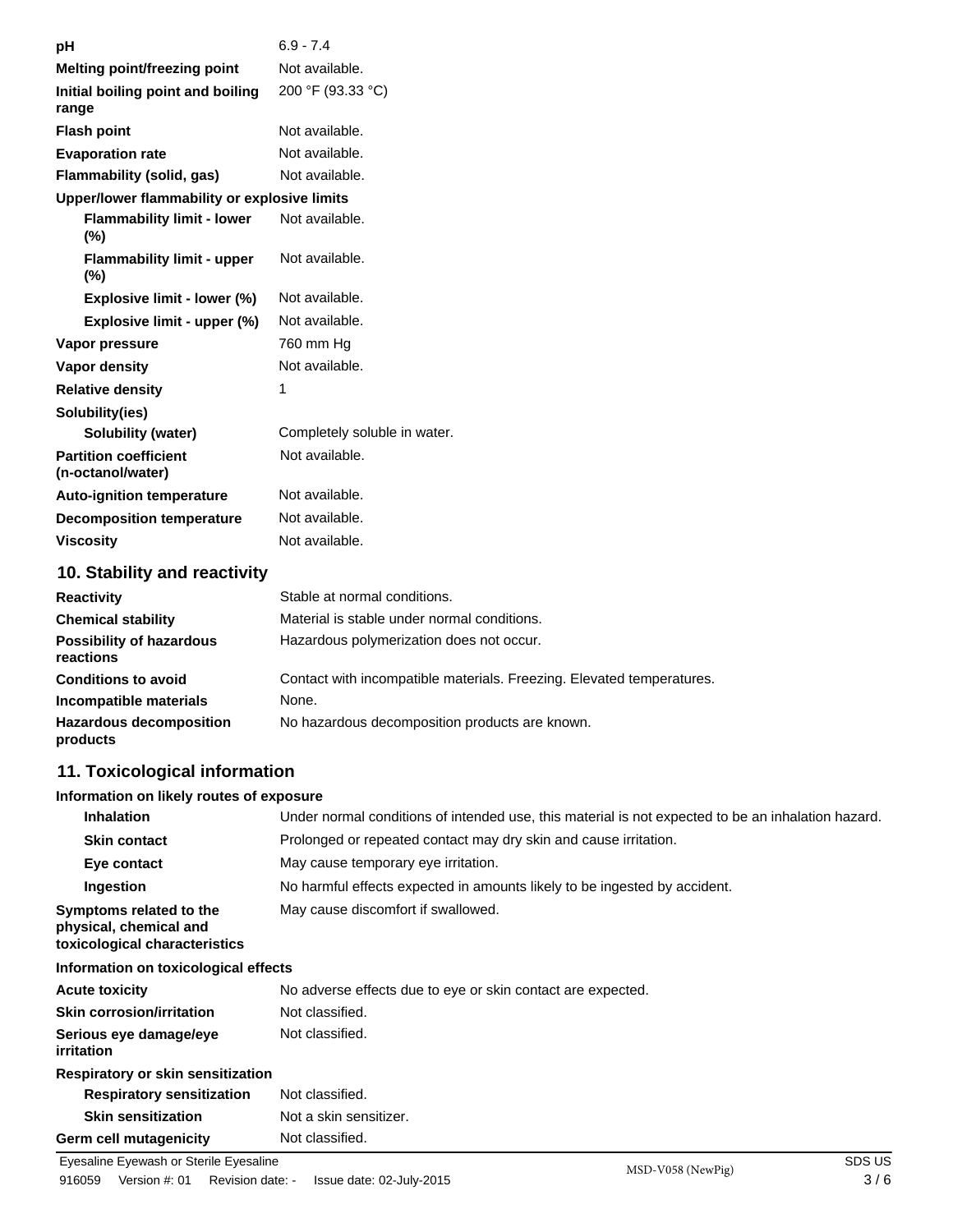| Carcinogenicity                                       | Not classified.                                                |
|-------------------------------------------------------|----------------------------------------------------------------|
|                                                       | OSHA Specifically Regulated Substances (29 CFR 1910.1001-1050) |
| Not listed.                                           |                                                                |
| <b>Reproductive toxicity</b>                          | Not classified.                                                |
| Specific target organ toxicity -<br>single exposure   | Not classified.                                                |
| Specific target organ toxicity -<br>repeated exposure | Not classified.                                                |
| <b>Aspiration hazard</b>                              | Not classified.                                                |
| <b>Chronic effects</b>                                | Not classified.                                                |

## **12. Ecological information**

| <b>Ecotoxicity</b>               | The product is not classified as environmentally hazardous. However, this does not exclude the<br>possibility that large or frequent spills can have a harmful or damaging effect on the environment. |  |
|----------------------------------|-------------------------------------------------------------------------------------------------------------------------------------------------------------------------------------------------------|--|
| Persistence and degradability    | No data available.                                                                                                                                                                                    |  |
| <b>Bioaccumulative potential</b> | The product is not expected to bioaccumulate.                                                                                                                                                         |  |
| Mobility in soil                 | The product is completely soluble in water.                                                                                                                                                           |  |
| Other adverse effects            | No other adverse environmental effects (e.g. ozone depletion, photochemical ozone creation<br>potential, endocrine disruption, global warming potential) are expected from this component.            |  |

#### **13. Disposal considerations**

| <b>Disposal instructions</b>             | Dispose in accordance with all applicable regulations. Do not allow runoff to sewer, waterway or<br>ground.    |  |
|------------------------------------------|----------------------------------------------------------------------------------------------------------------|--|
| Hazardous waste code                     | Waste codes should be assigned by the user based on the application for which the product was<br>used.         |  |
| Waste from residues / unused<br>products | Dispose of in accordance with local regulations.                                                               |  |
| <b>Contaminated packaging</b>            | Since emptied containers may retain product residue, follow label warnings even after container is<br>emptied. |  |

## **14. Transport information**

#### **DOT**

Not regulated as dangerous goods.

#### **IATA**

Not regulated as dangerous goods.

#### **IMDG**

Not regulated as dangerous goods.

#### **Transport in bulk according to** Not applicable. **Annex II of MARPOL 73/78 and the IBC Code**

## **15. Regulatory information**

This product is not hazardous according to OSHA 29CFR 1910.1200. One or more components are not listed on TSCA. **US federal regulations**

## **TSCA Section 12(b) Export Notification (40 CFR 707, Subpt. D)**

Not regulated.

**OSHA Specifically Regulated Substances (29 CFR 1910.1001-1050)**

Not listed.

**CERCLA Hazardous Substance List (40 CFR 302.4)**

Not listed.

**Hazard categories**

#### **Superfund Amendments and Reauthorization Act of 1986 (SARA)**

Immediate Hazard - No Delayed Hazard - No Fire Hazard - No Pressure Hazard - No Reactivity Hazard - No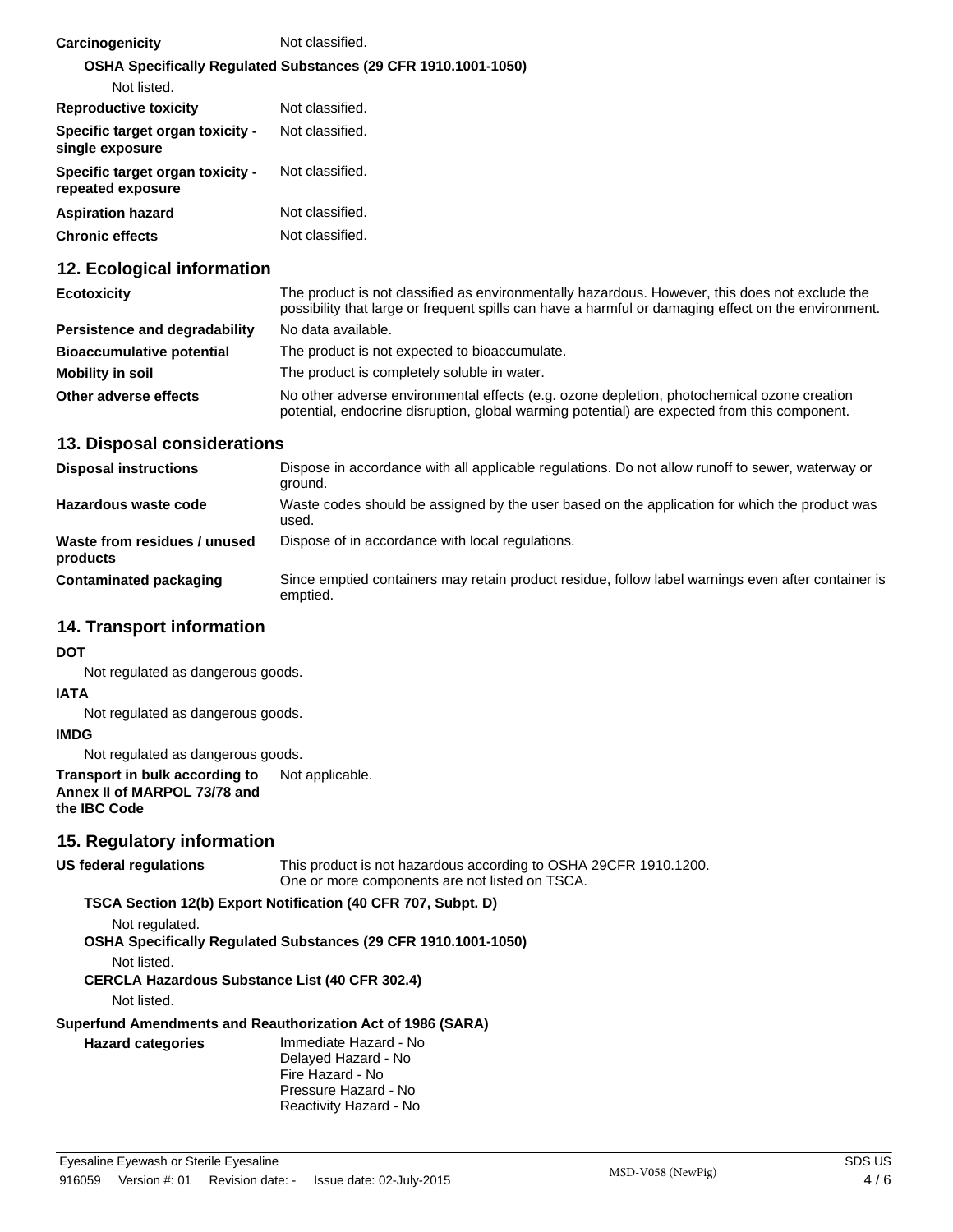## **SARA 302 Extremely hazardous substance**

Not listed.

#### **SARA 311/312 Hazardous** No

**chemical**

**SARA 313 (TRI reporting)** Not regulated.

#### **Other federal regulations**

**Clean Air Act (CAA) Section 112 Hazardous Air Pollutants (HAPs) List**

Not regulated.

**Clean Air Act (CAA) Section 112(r) Accidental Release Prevention (40 CFR 68.130)**

Not regulated.

**Safe Drinking Water Act** Not regulated. **(SDWA)**

#### **US state regulations**

This product does not contain a chemical known to the State of California to cause cancer, birth defects or other reproductive harm.

## **US. Massachusetts RTK - Substance List**

Not regulated.

- **US. New Jersey Worker and Community Right-to-Know Act**
	- Not listed.

#### **US. Pennsylvania Worker and Community Right-to-Know Law**

Not listed.

**US. Rhode Island RTK**

Not regulated.

## **US. California Proposition 65**

Not Listed.

#### **International Inventories**

| Country(s) or region        | Inventory name                                                              | On inventory (yes/no)* |
|-----------------------------|-----------------------------------------------------------------------------|------------------------|
| Australia                   | Australian Inventory of Chemical Substances (AICS)                          | Yes.                   |
| Canada                      | Domestic Substances List (DSL)                                              | No.                    |
| Canada                      | Non-Domestic Substances List (NDSL)                                         | Yes                    |
| China                       | Inventory of Existing Chemical Substances in China (IECSC)                  | Yes                    |
| Europe                      | European Inventory of Existing Commercial Chemical<br>Substances (EINECS)   | Yes                    |
| Europe                      | European List of Notified Chemical Substances (ELINCS)                      | No.                    |
| Japan                       | Inventory of Existing and New Chemical Substances (ENCS)                    | Yes                    |
| Korea                       | Existing Chemicals List (ECL)                                               | Yes                    |
| New Zealand                 | New Zealand Inventory                                                       | Yes                    |
| <b>Philippines</b>          | <b>Philippine Inventory of Chemicals and Chemical Substances</b><br>(PICCS) | Yes                    |
| United States & Puerto Rico | Toxic Substances Control Act (TSCA) Inventory                               | Yes                    |

\*A "Yes" indicates this product complies with the inventory requirements administered by the governing country(s).

A "No" indicates that one or more components of the product are not listed or exempt from listing on the inventory administered by the governing country(s).

## **16. Other information, including date of preparation or last revision**

| <b>Issue date</b>          | 02-July-2015                                                                                                                               |
|----------------------------|--------------------------------------------------------------------------------------------------------------------------------------------|
| <b>Revision date</b>       |                                                                                                                                            |
| <b>Version #</b>           | 01                                                                                                                                         |
| <b>Further information</b> | The classification for health and environmental hazards is derived by a combination of calculation<br>methods and test data, if available. |
| <b>NFPA ratings</b>        |                                                                                                                                            |